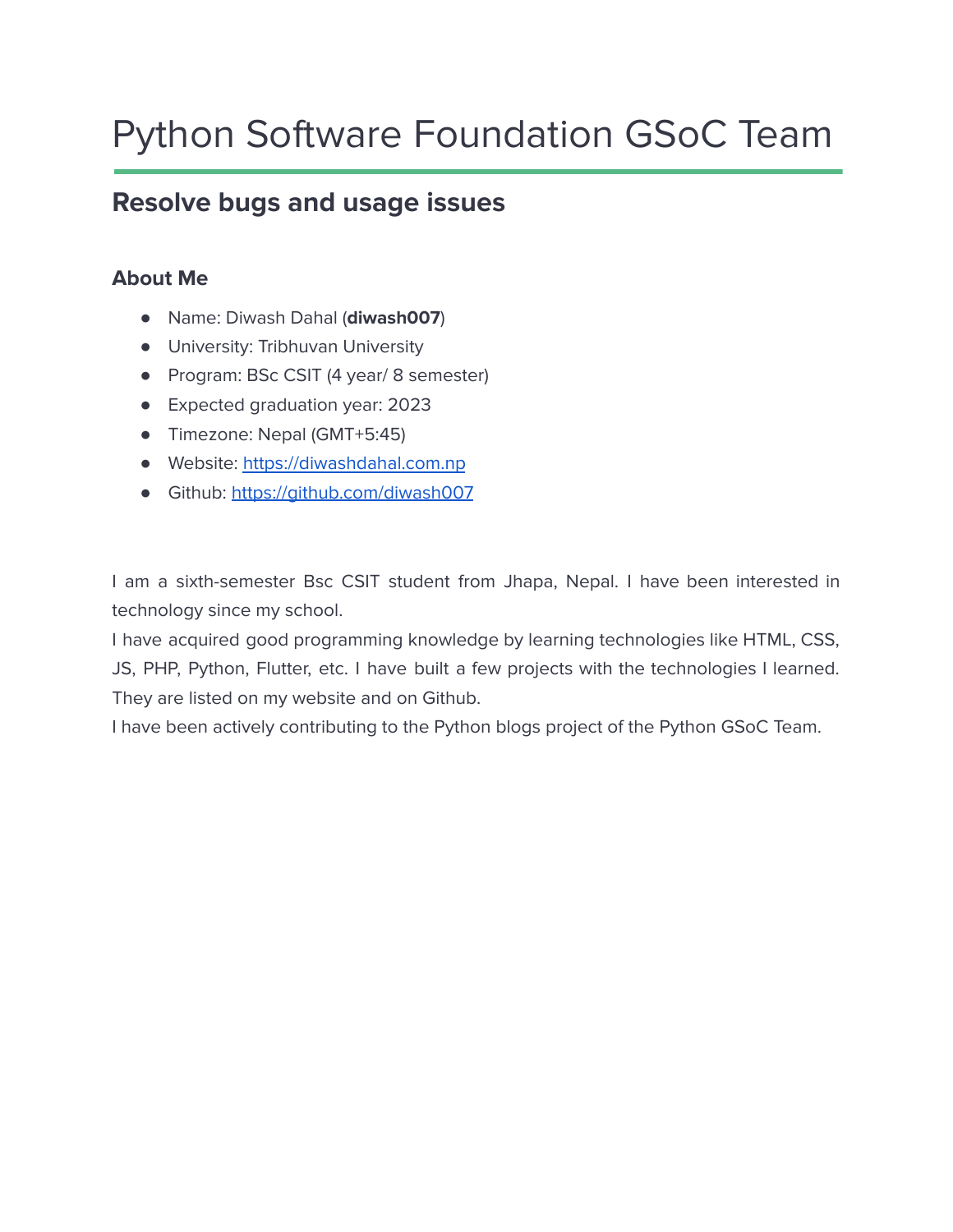# **Code Contribution to [Python](https://github.com/python-gsoc/python-blogs) GSoC blog**

| <b>S.N.</b>    | <b>Pull Request</b> | <b>Solved Issue</b> | <b>Description</b>                                                  |
|----------------|---------------------|---------------------|---------------------------------------------------------------------|
| 1              | #440                | #432                | Add user profile<br>information change<br>feature                   |
| $\overline{2}$ | #442                | #363                | Add suborg admin to<br>suborg application                           |
| 3              | #446                | #429                | Add feature to see<br>added mentors by<br>suborg-admin              |
| 4              | #449                | #380                | Randomize students<br>blogs                                         |
| 5              | <b>#450</b>         | #367                | Show suborg of users<br>on user list                                |
| 6              | #452                | #366                | Add feature to export<br>mentor emails                              |
| 7              | #454                | #453                | Add the suborg-admin<br>role to admins on<br>application acceptance |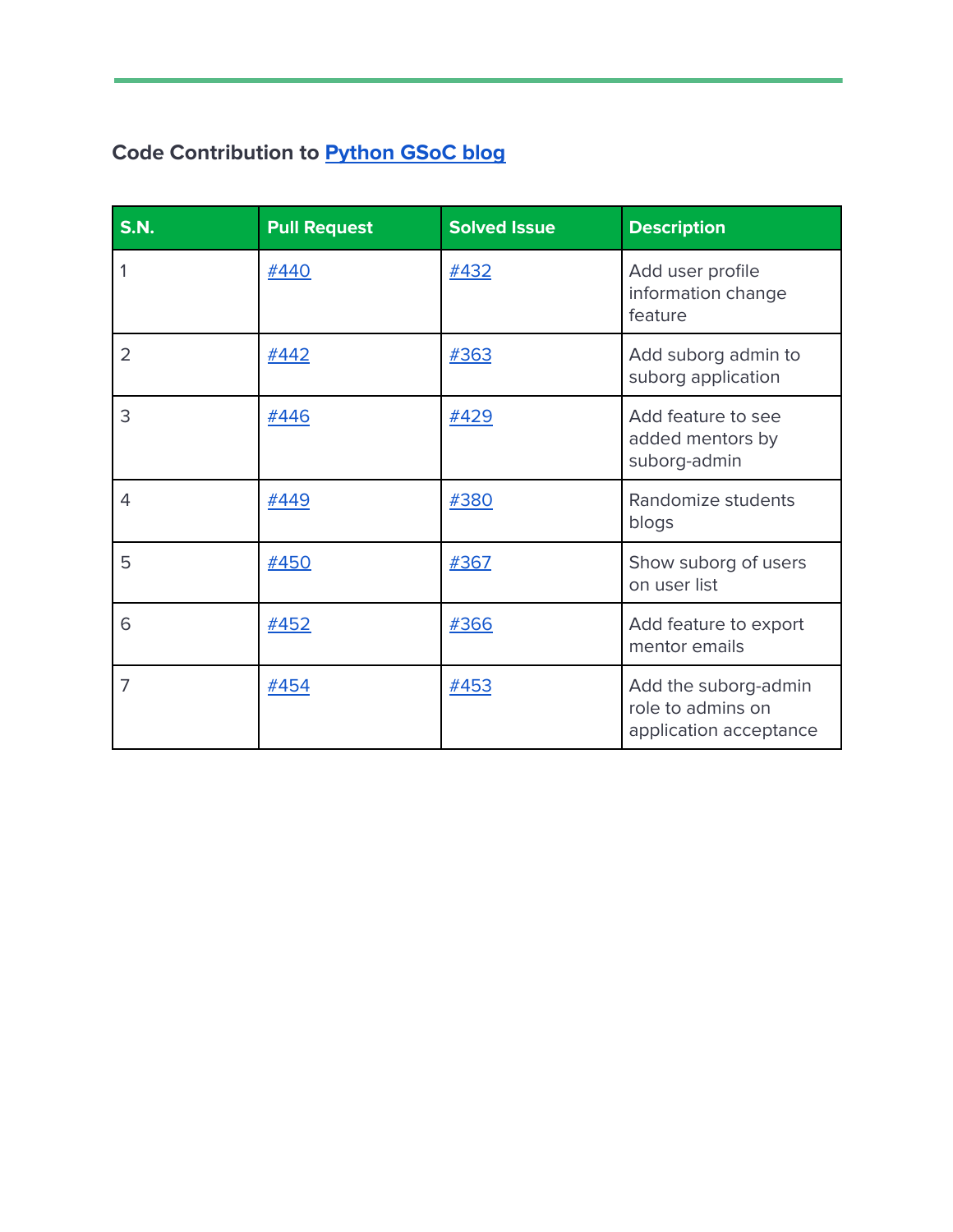### **Project Information**

● Suborg:

#### **Python Software Foundation GSoC Team**

● Mentor:

**Botanic (Matthew Lagoe)**

● Skills Required:

#### **Django, HTML, JS, and Python**

● Difficulty:

#### **Intermediate**

Project Abstract:

This project aims to add enhancements, solve issues and improve the user interface of the **Python Software Foundation GSoC Blog** platform. Currently, there are several issues listed on the issue tracker of the PSF GSoC Blog. This project aims to solve those issues and improve the usability of the blog platform for admins and students.

# **Project Details**

I am choosing **medium** size project. I.e **175hrs**. I think that will be enough to fix the listed issues. We can extend the project to 350 hours if required.

Since the project is about resolving bugs and usage issues, I will be working on solving different issues on the platform. I will proceed as follows with priority top to bottom:

# **1. suborg admin user profile #453 bug Highest Priority - Active**

Currently Suborg admins aren't given the suborg-admin User profile. I will fix that bug so that the admins get the required role. I am currently working on this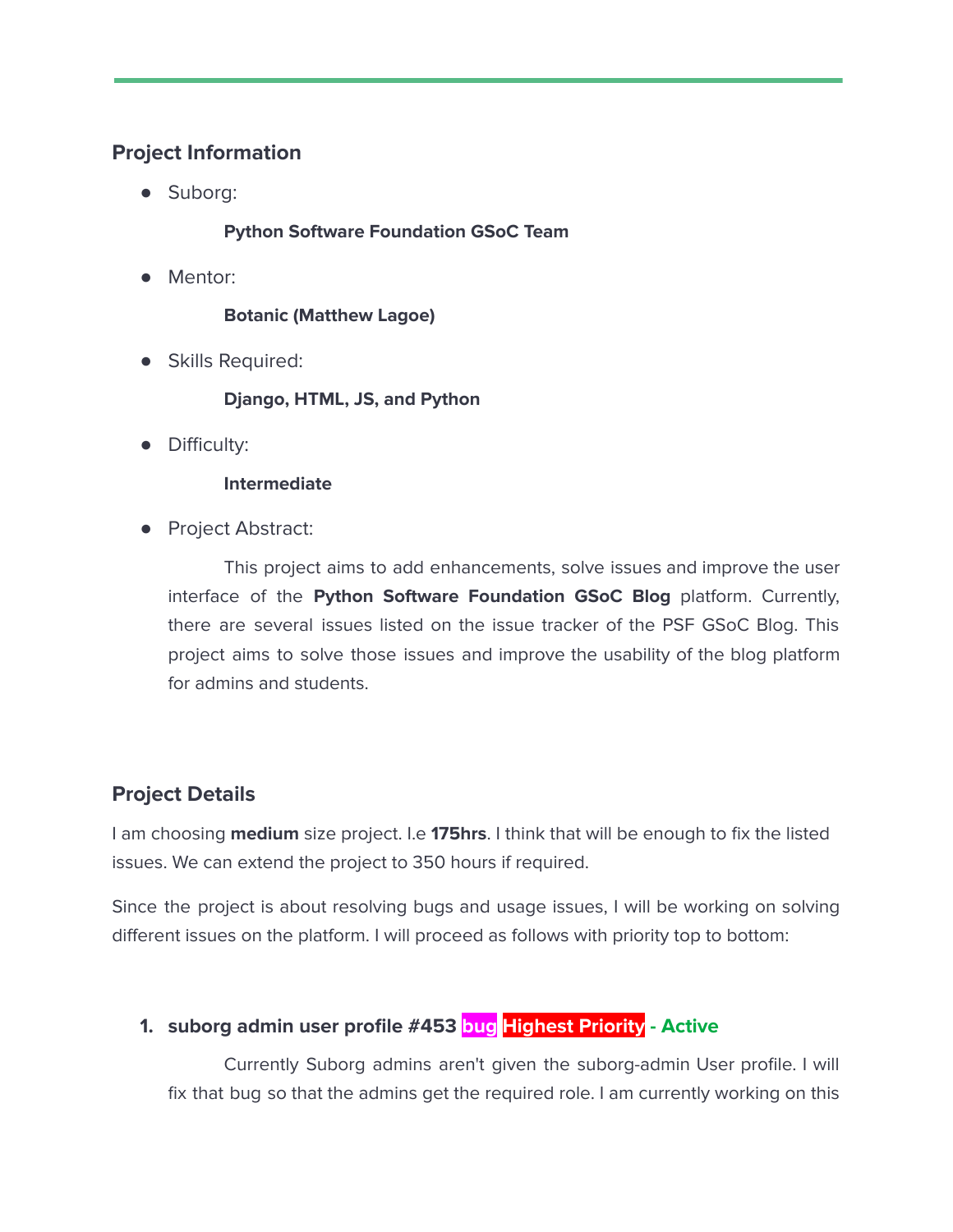issue so the only thing that is left to do on this issue is to handle if the admins haven't been registered onto the system.



### **2. Users registering directly onto the system creates a blank profile #457 bug Priority Issue**

User registering into the system without associating with any Suborg creates a blank UserProfile. This can be eliminated by checking if the user is associated with any Suborg or not.

Currently, the profile is saved as follows:

```
profile = UserProfile.objects.create(
   user=user,
    role=self.user_role,
   gsoc_year=self.gsoc_year,
    suborg full name=self.user suborg,
    reminder disabled=reminder disabled,
   github handle=github handle,
)
if self.user_role != role.get("Student", 3):
   profile.save()
    return user
```
I will add a condition to check if the user is associated with any Suborg or not.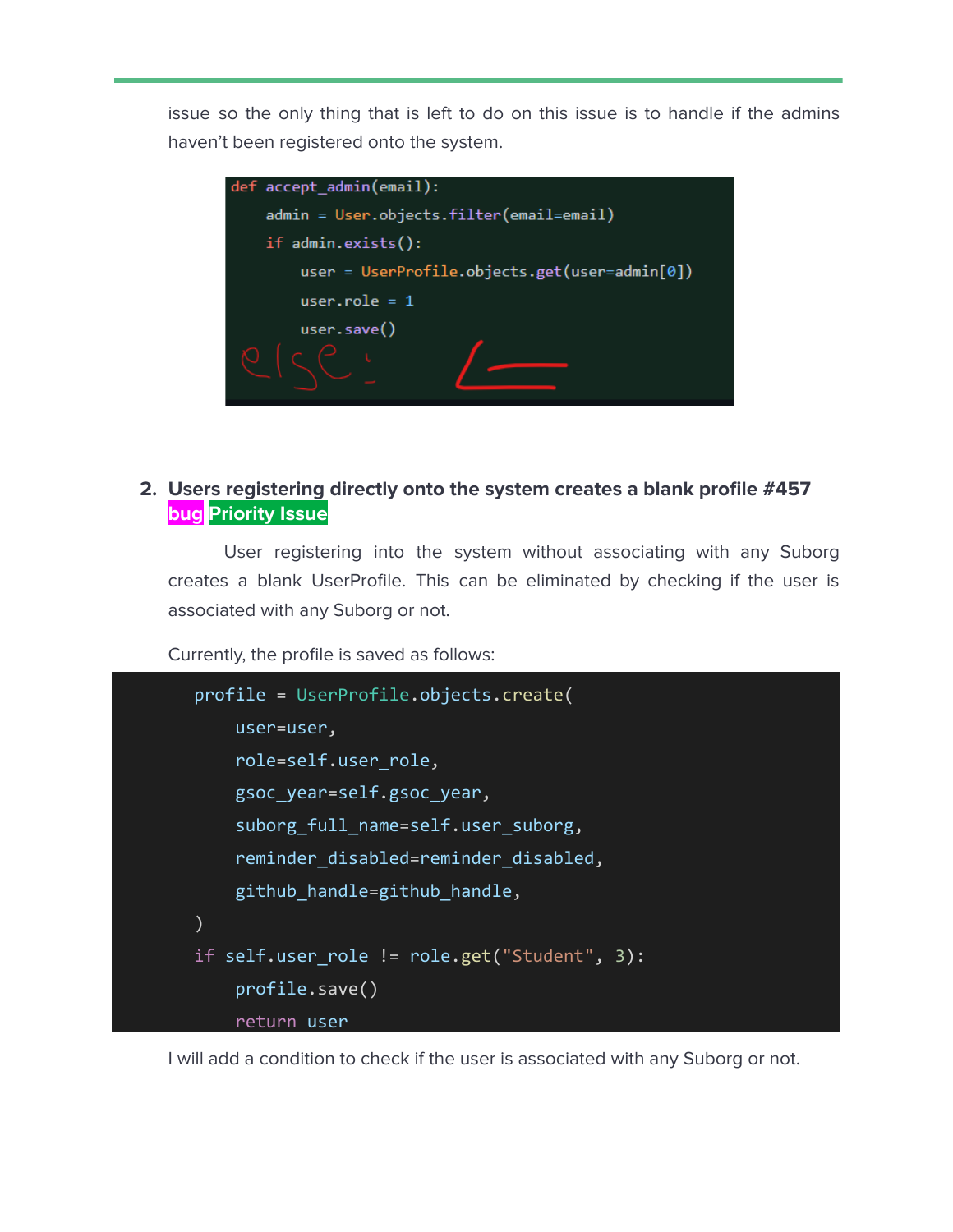#### **3. changing email breaks suborg applications #433 bug**

Currently, email is used as a key to fetch Suborg details. The user's id should be used instead of email to fetch the data.

| @decorators.login_required                                                         |  |  |
|------------------------------------------------------------------------------------|--|--|
| def application_list(request):                                                     |  |  |
| applications = SubOrgDetails.objects.filter(suborg_admin_email=request.user.email) |  |  |
| mentors_list = $\{\}$                                                              |  |  |
| for a in applications:                                                             |  |  |
| if hasattr(a.suborg, 'id'):                                                        |  |  |
| mentors list[a.suborg.id] = UserProfile.objects.filter(role=2, suborg full nam     |  |  |
| $gsoc$ year = $GsocYear.objects.first()$                                           |  |  |
| if len(applications) == $0$ :                                                      |  |  |
| return redirect(reverse("suborg:register_suborg"))                                 |  |  |
|                                                                                    |  |  |

#### **4. Send email page BCC #428 bug**

Currently, the EmailMessage class doesn't contain the bcc. A list of receipt addresses needs to be added to the class on the bcc parameter.



#### **5. send email to a group doesn't work #427 bug**

gsoc/models.py line 1133: class SendEmail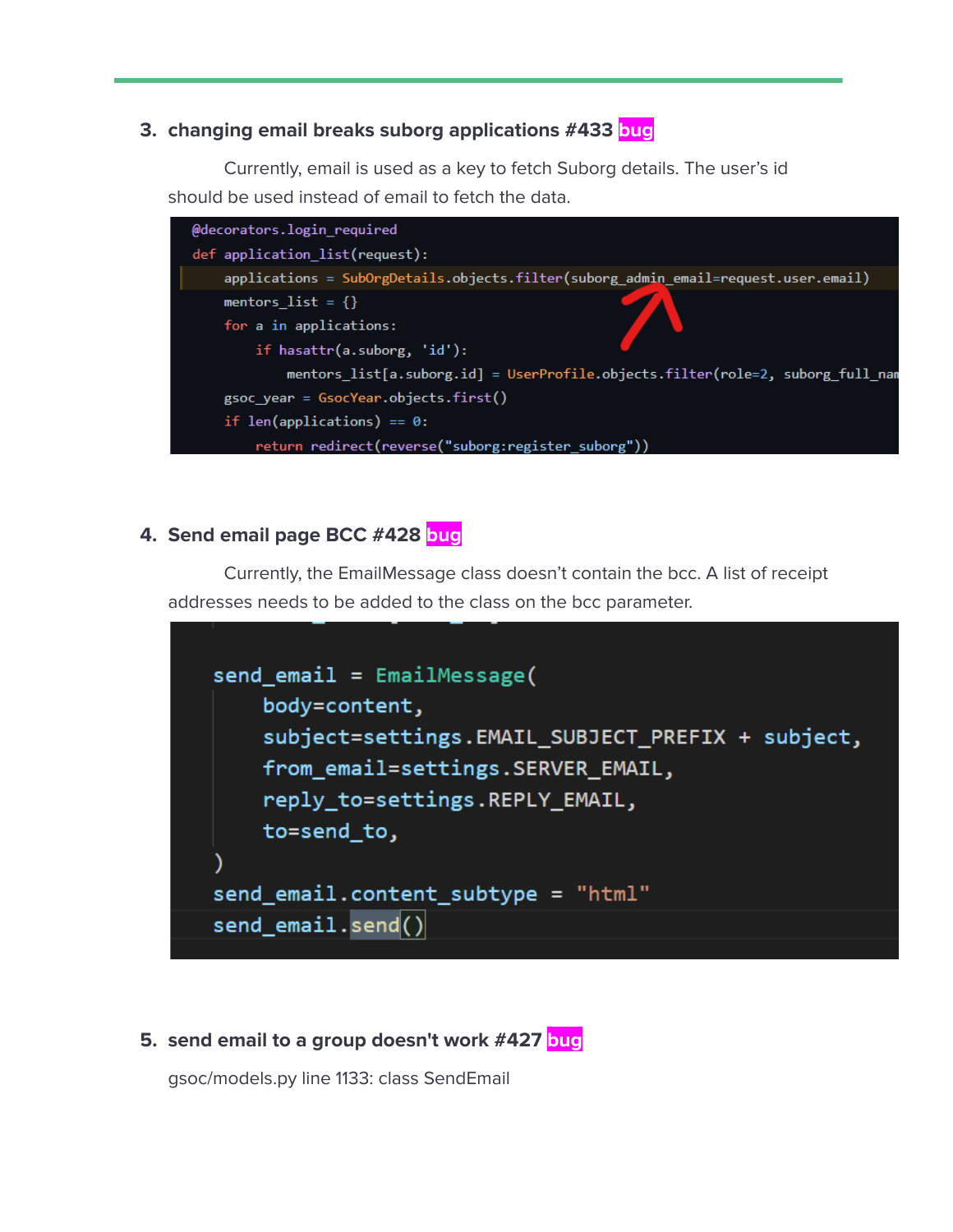Emails are not being added to the list. The email needs to be fetched and added to the list on the following function so that the scheduler doesn't end up sending it to  $\Box$ .



#### **6. cannot visit my sub org section #451 bug**

This is probably due to CSRF token changes on the browser. Debug needs to be set to False in order to hide such errors or a view can be added to show that CSRF validation has failed.

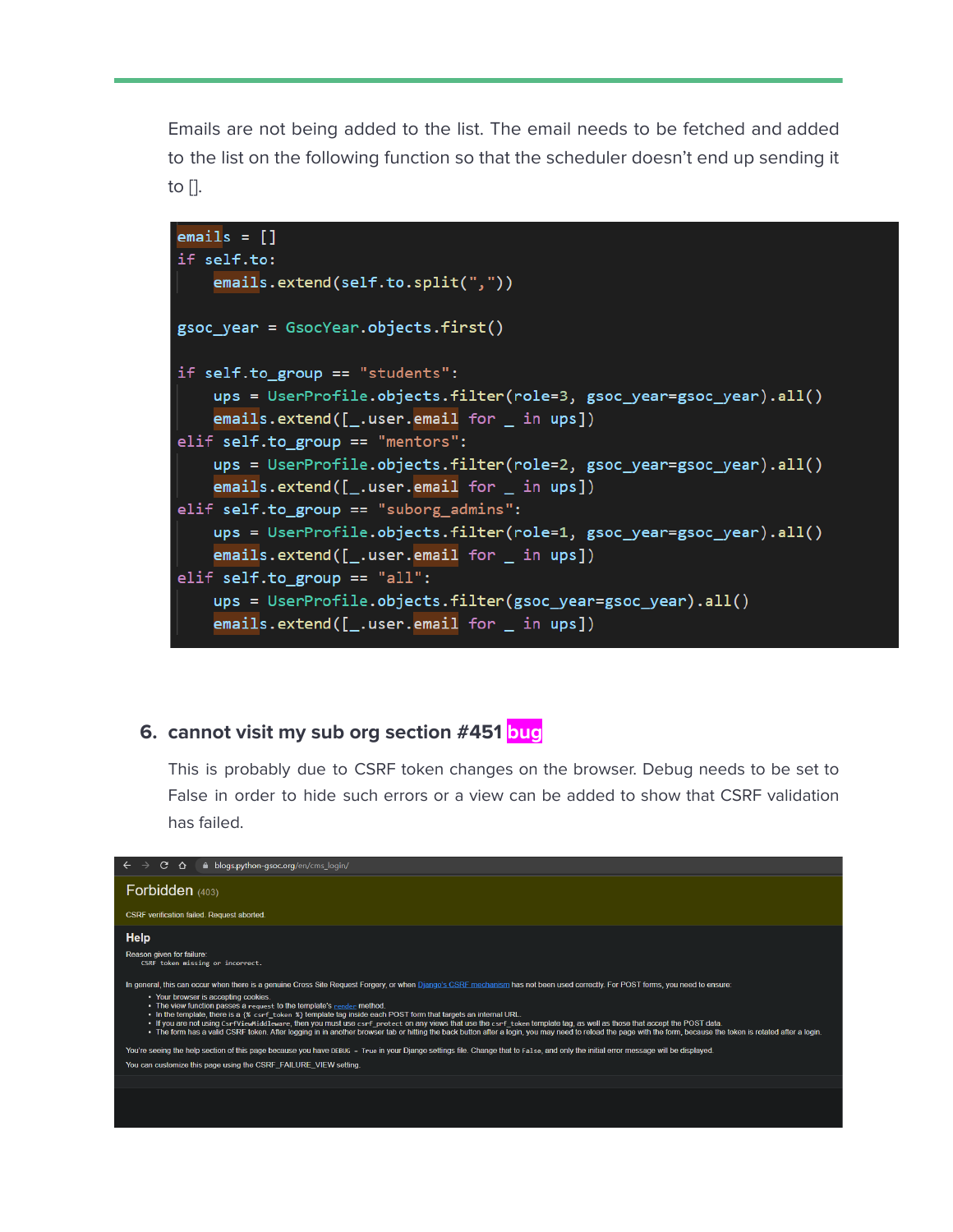#### **7. page menu item for students #387 bug**

DIfferent menu items that are unused for students need to be removed from the toolbar menu when students log in.

#### **8. occasional duplicate blank user-profiles #455 bug Priority Issue**

Occasionally some users may end up having duplicate user profiles. This can be eliminated by implementing constraints to restrict duplication.

#### **9. deleting user-profile when matches #403 bug Priority Issue**

Currently the Database constraints do not work when the Suborg is blank for users. This leads to having multiple instances of user-profiles. The constraint needs to be deployed to fix that and also user profile deletion should be restricted.

# **10. Mentor registering message #460 bug Priority Issue**

Currently when a mentor is already logged in and clicks on a reglink it says "you have been logged out" the message should be "registered as a mentor with org x please login again".

The reglink should be checked for if it has been used and an account is created. If it is used then the different dialogue is printed.

If the email is already registered on the system, the reglink should give a login prompt. This can be achieved by checking if the user is registered.

#### **11. Unable to make new articles #437 bug Priority Issue**

Add article button that leads to error needs to be removed.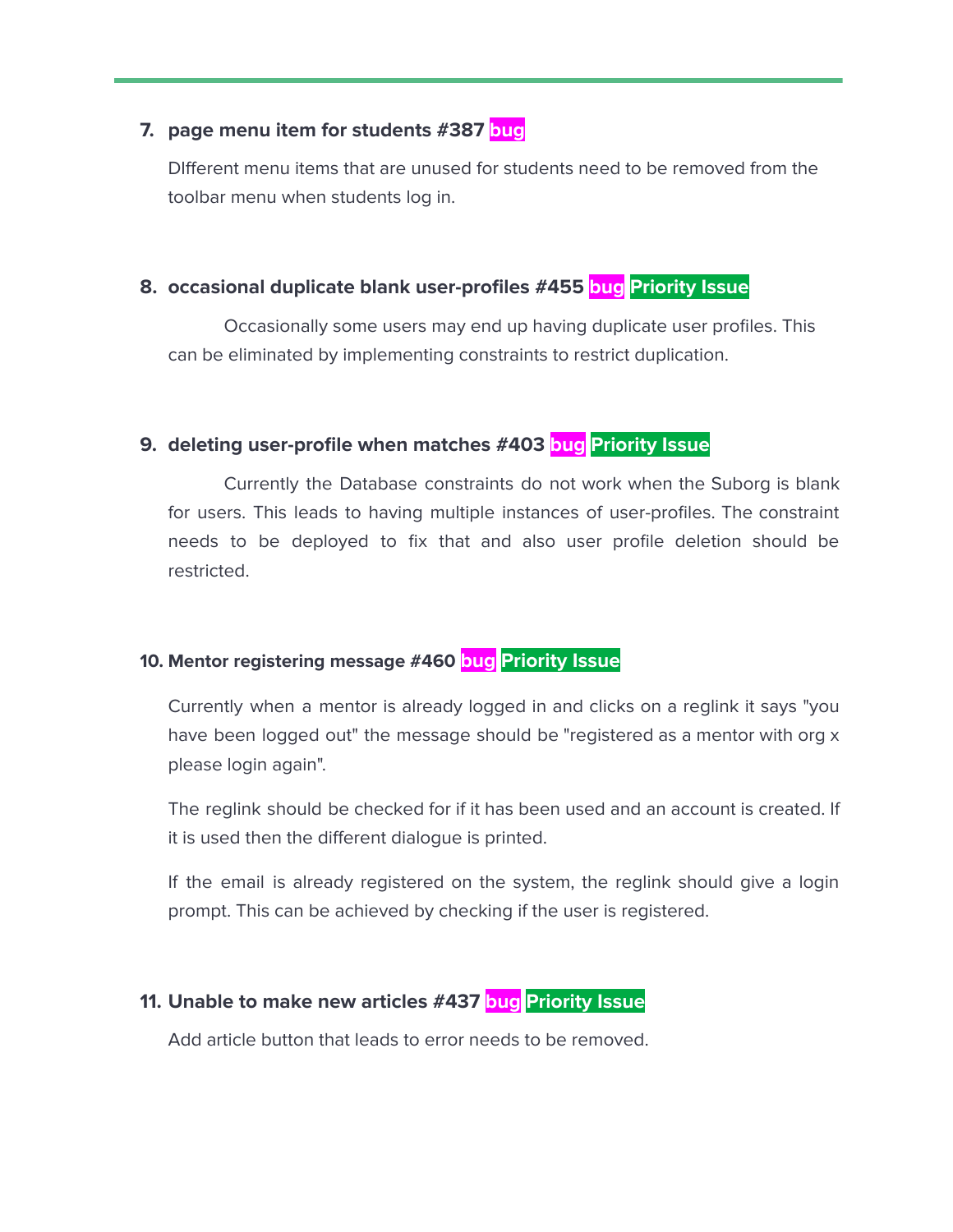#### **12.Add mentor email export (for updating the mailing list) #366 enhancement Priority Issue - Active**

I have already pushed a pull request for this issue. Now the only thing remaining is adding the list to include Suborg admins as well since they are also mentors for projects.

### **13.add a link to the list of users by suborg #367 enhancement Priority Issue - Active**

Currently the menu item Users doesn't show the UserProfile list. Instead, it shows the Users list. This aims to fix the issue by showing the UserProfiles based on Suborg from the menu item. The only thing required to do on this issue is to change the title.

#### **14.Issue #408 - remove SQLite DB and add initial data enhancement**

Currently the project contains an SQLite database file project.db that contains the required initial data for the platform. Instead of having data directly on the database file, this project aims to use Django fixtures to load initial data with ease into the database.

```
A fixture is a collection of data that Django knows how to import into a database.
```
First of all, the current demo data need to be dumped into a file. I will use JSON format to dump data as this is the widely used and easy format. The following command is run for all apps on the project.

```
python manage.py dumpdata --format=json appname > data.json
```
The dumped data is saved as following:

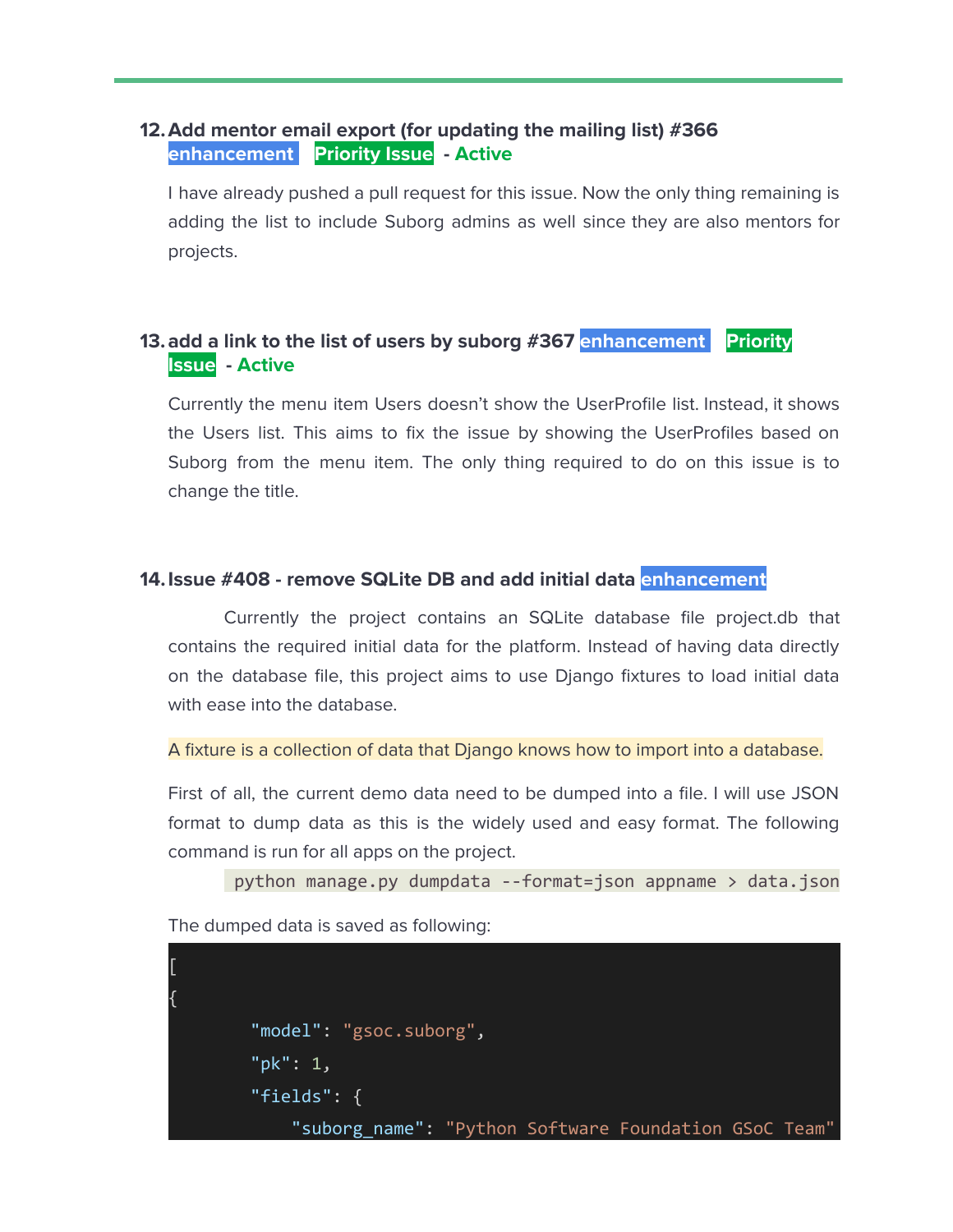

After the fixtures are dumped successfully, the data needs to be loaded into the database that will be used with the project.

SQLite is not considered good for the production environment so it is better to use another database system. As stated on issue #388, I will be removing the current SQLite database, integrating a MySQL database, and adding a MySql setup guide.

For MySQL, I will use the mysqlclient python package.

After a successful MySQL setup, the dumped data needs to be loaded into the database in order to be used in the platform.

For loading the data from the fixtures, I will use the following command:

python manage.py loaddata data.json

#### **15.Issue #385 - Add a view to see what students for the current year haven't accepted the invite enhancement Highest Priority**

For this issue, the invited students need to be checked for if they have registered into the system or not. Data under the RegLink model needs to be retrieved and compared against the current system users to determine if they have accepted the invite successfully or not.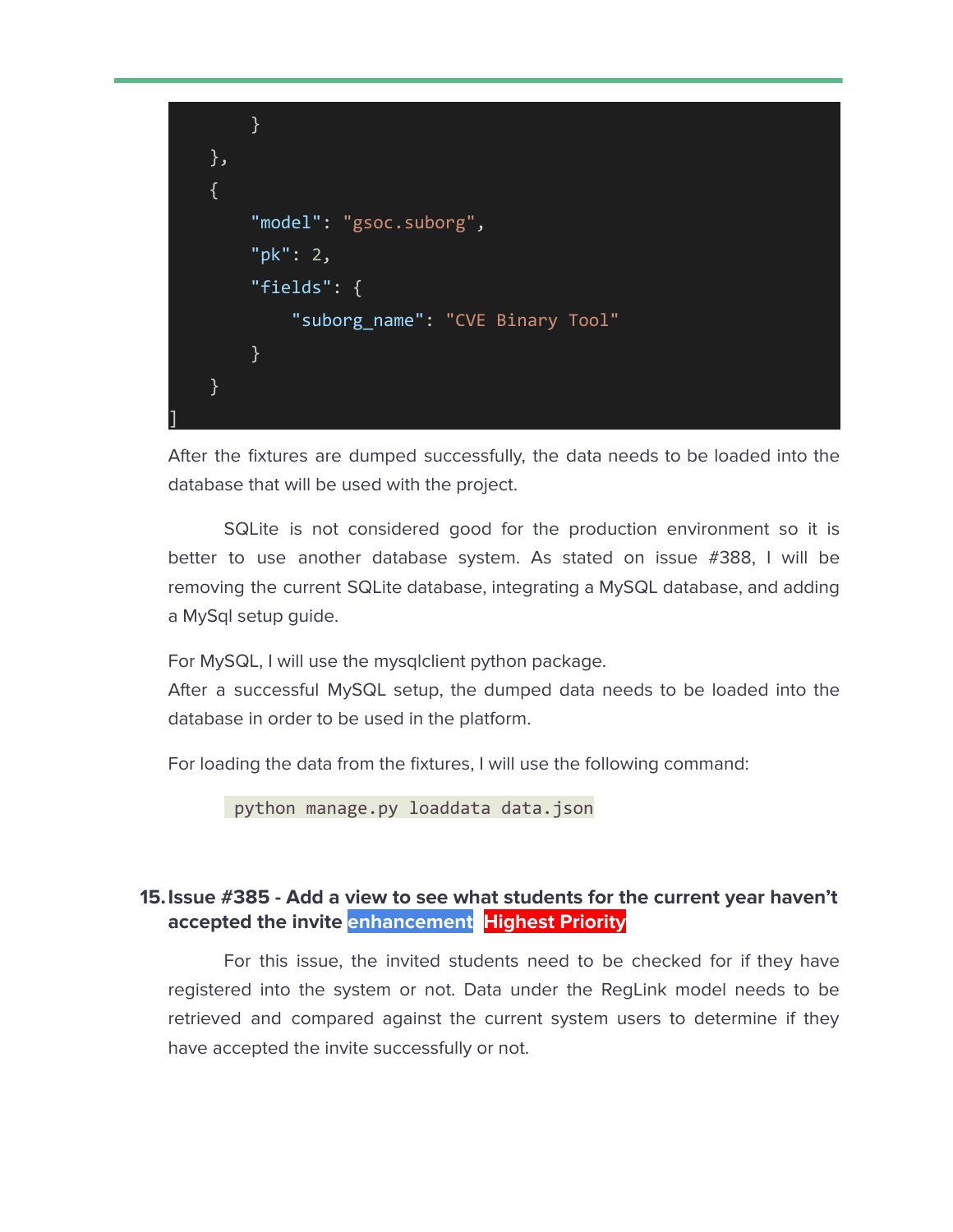## **Weekly Timeline:**

- I. **Community Bonding** (May 20 June 12)
	- Get familiarized with the mentors and the admins of the project and discuss the vision of the project and gain insight about implementing the enhancements.
- II. **Week 1** (June 13 June 19)
	- Start working on Issue #453
	- Implement the fixes for issue #453
	- Start working on Issue #457
	- Implement fixes for issue #457
- III. **Week 2** (June 20 June 27)
	- Start working on Issue #433
	- Implement the fixes for issue #433
	- Start working on Issue #428
	- Implement fixes for issue #428
- IV. **Week 3** (June 28 July 5)
	- Start working on Issue #427
	- Implement the fixes for issue #427
	- Start working on Issue #451
	- Implement fixes for issue #451
- V. **Week 4** (July 6 July 13)
	- Start working on Issue #387
	- Implement the fixes for issue #387
	- Start working on Issue #455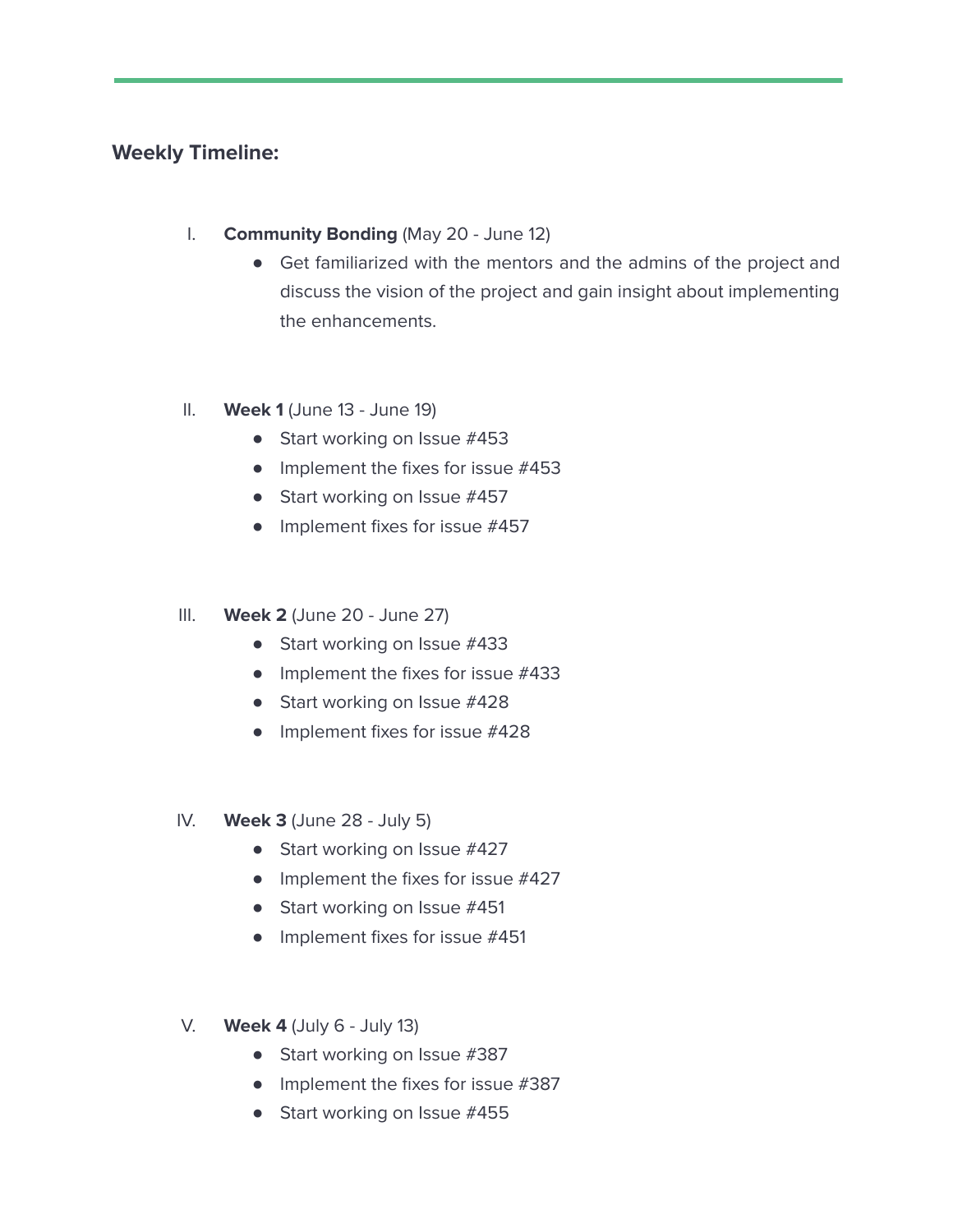- Implement fixes for issue #455
- VI. **Week 5** (July 14 July 21)
	- Start working on Issue #403
	- $\bullet$  Implement the fixes for issue  $\#403$
	- Start working on Issue #460
	- Implement fixes for issue #460
- VII. **Week 6** (July 22 July 29)
	- Start working on Issue #437
	- $\bullet$  Implement the fixes for issue  $\#437$
	- Start working on Issue #366
	- Implement fixes for issue #366
- VIII. **Week 7** (July 30 August 6)
	- Start working on Issue #408
	- Implement fixes for issue #408
- IX. **Week 8** (August 7 August 14)
	- Start working on Issue #367
	- $\bullet$  Implement the fixes for issue #367
	- Start working on Issue #385
	- Implement the fixes for issue #385
- X. **Week 9 - 11** (August 15 September 4)
	- Start working on other issues listed on the issue tracker
	- Discuss with mentors regarding the issue
	- Implement the fixes